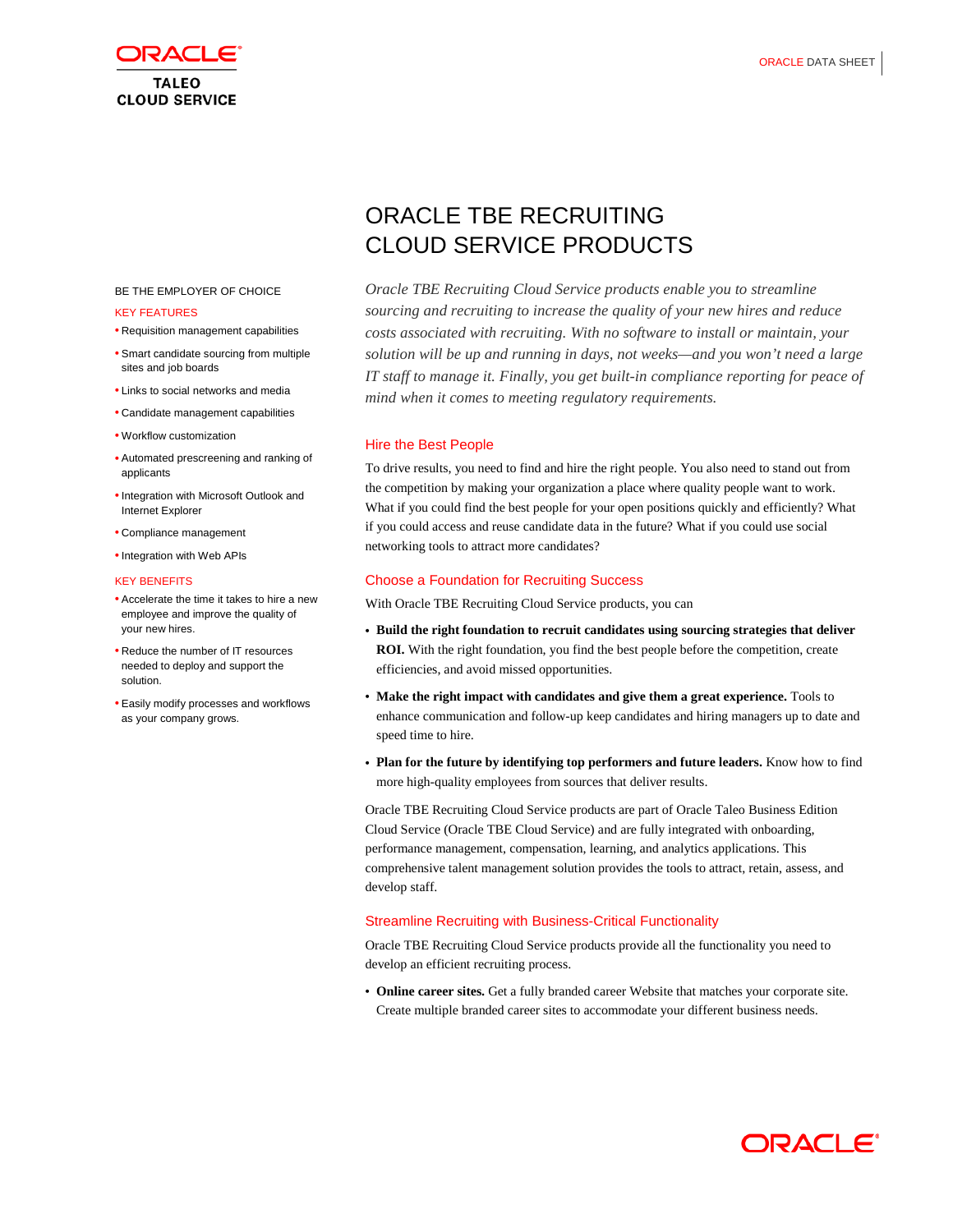- **Requisition management.** Track and manage each of your job openings and keep teams in the loop with clearly defined ownership. Keep all users focused on their unique responsibilities with role-based access and personalized views of tasks and due dates.
- **Smart sourcing.** Post opportunities to your own career sites or expand your search to social networks and hundreds of free and paid job boards. Get the most out of your job board spend by automating the posting process and sourcing the most-qualified candidates faster.
- **Social networks and media.** Use LinkedIn, Facebook, and RSS feeds to expand your sourcing strategies and build relationships with potential candidates. Tapping into social networks helps you get quality referrals from people you know.
- **Candidate management.** Instantly view your entire candidate database, import contacts from Microsoft Outlook and Excel, and flag candidates. Use universal profiles in the Oracle Taleo talent exchange, e-mail templates, and videos to build relationships with candidates.
- **Workflow customization.** Configure specific candidate recruitment workflows for different positions. Create as many workflows as you need for your organization and assign them by open position.
- **Automated prescreening and ranking.** Conduct background checks, prescreen applicants, and score and rank candidates based on answers to questions. Use knock-out questions to ensure that the most-qualified candidates rise to the top of your candidate pool.
- **Microsoft Outlook and Internet Explorer integration.** Import candidates directly from your Outlook e-mail into an Oracle TBE Recruiting Cloud Service product, where candidate profiles are automatically parsed and organized. You can also quickly import candidates from Internet Explorer via its source bar when sourcing online. There's no need to toggle between windows or cut and paste.
- **Compliance management.** Make your hiring system compliant with regulations and processes. Use out-of-the-box reports for affirmative action, Equal Employment Opportunity, and the Office of Federal Contract Compliance Programs.
- **Web API integration.** Use a Web API to easily integrate Oracle TBE Recruiting Cloud Service products with other applications or to create entirely new solutions.

## Access and Analyze Recruiting Data

Oracle TBE Recruiting Cloud Service products include a set of standard reports, custom metrics, and dashboards. You can use these reports to measure objectives, efficiency, and effectiveness without report writing or authoring expertise. You can schedule reports to run at your convenience so you are never stuck waiting for information. Security features allow you to control access to information by role and reporting structure so that confidential information is protected. With at-a-glance data summaries available via embedded executive dashboards, you can easily analyze your recruiting data to make better-informed decisions.